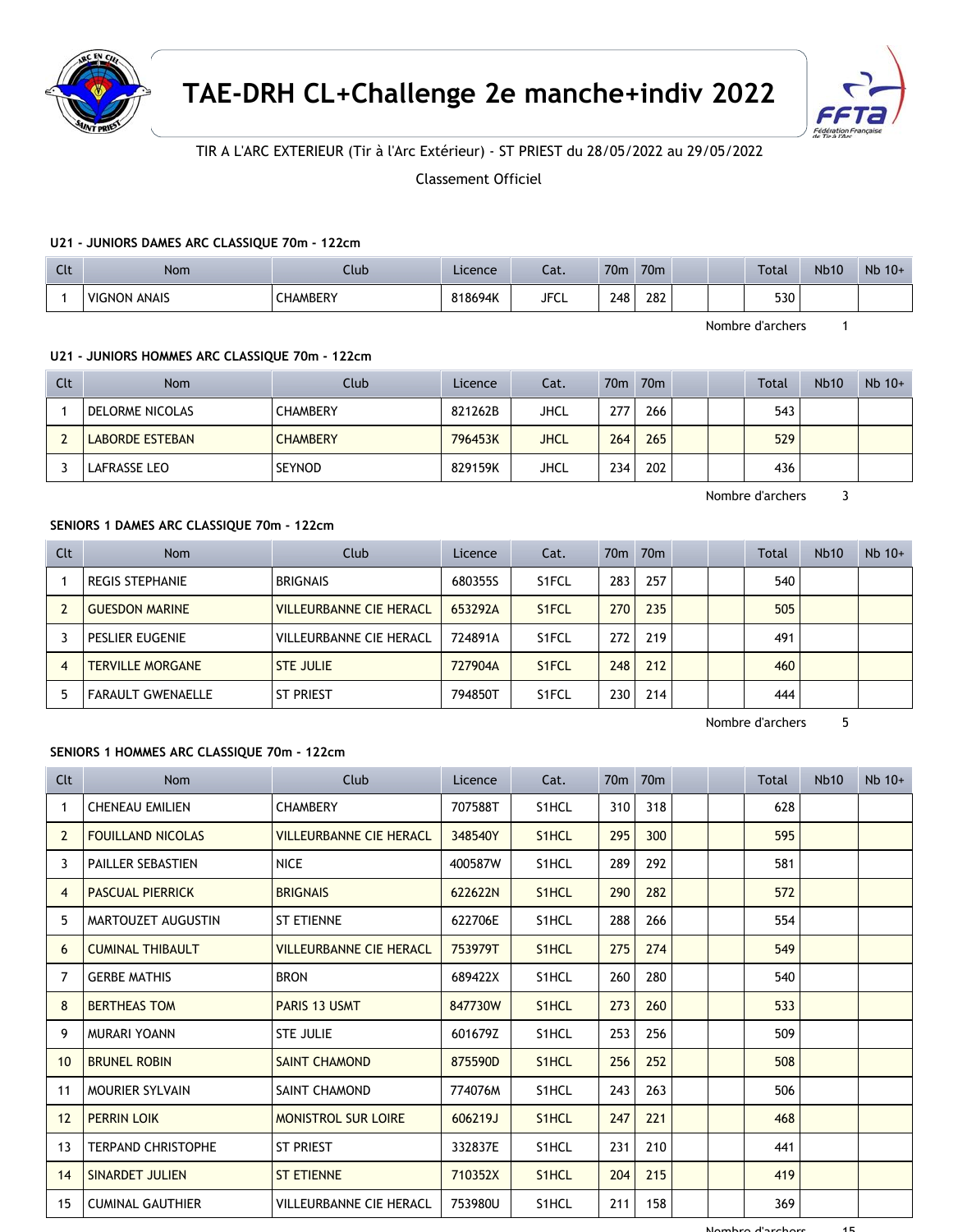## **SENIORS 2 DAMES ARC CLASSIQUE 70m - 122cm**

| Clt | Nom                      | Club                 | Licence | Cat.  | 70 <sub>m</sub> | 70 <sub>m</sub> |  | <b>Total</b> | <b>Nb10</b> | $Nb$ 10+ |
|-----|--------------------------|----------------------|---------|-------|-----------------|-----------------|--|--------------|-------------|----------|
|     | <b>BARBIER CLAIRE</b>    | <b>CHAMBERY</b>      | 890066N | S2FCL | 277             | 246             |  | 523          |             |          |
|     | <b>FERNANDEZ EVELYNE</b> | <b>SAINT CHAMOND</b> | 921393P | S2FCL | 151             | 125             |  | 276          |             |          |

Nombre d'archers 2

### **SENIORS 2 HOMMES ARC CLASSIQUE 70m - 122cm**

| Clt            | Nom                     | Club                       | Licence | Cat.               | 70 <sub>m</sub> | 70 <sub>m</sub> |  | Total | <b>Nb10</b>    | Nb 10+         |
|----------------|-------------------------|----------------------------|---------|--------------------|-----------------|-----------------|--|-------|----------------|----------------|
| 1              | <b>BAUDUIN NICOLAS</b>  | <b>CHAMBERY</b>            | 276435Y | S2HCL              | 305             | 291             |  | 596   |                |                |
| $\overline{2}$ | <b>CASTELBON ERIC</b>   | <b>SEYNOD</b>              | 230064V | S <sub>2</sub> HCL | 277             | 292             |  | 569   |                |                |
| 3              | <b>CHRISTIN CLEMENT</b> | <b>BRON</b>                | 299186C | S2HCL              | 260             | 290             |  | 550   |                |                |
| $\overline{4}$ | <b>DELORME MARC</b>     | <b>CHAMBERY</b>            | 005641G | S <sub>2</sub> HCL | 279             | 257             |  | 536   |                |                |
| 5              | MOURONVALLE XAVIER      | <b>THONON LES BAINS</b>    | 072741S | S2HCL              | 249             | 246             |  | 495   |                |                |
| 6              | PIECHOCKI SANDY         | <b>MONISTROL SUR LOIRE</b> | 935929P | S <sub>2</sub> HCL | 244             | 244             |  | 488   |                |                |
| 7              | <b>ASTIER LAURENT</b>   | PORTES LES VALENCE         | 210729D | S2HCL              | 272             | 210             |  | 482   |                |                |
| 8              | <b>DUR FREDERIC</b>     | <b>SEYNOD</b>              | 316027H | S2HCL              | 247             | 232             |  | 479   |                |                |
| 9              | MATHIEUX ALAIN          | <b>VEZERONCE CURTIN</b>    | 238044U | S2HCL              | 250             | 226             |  | 476   |                |                |
| 10             | <b>MATHIEU CLEMENT</b>  | <b>STE JULIE</b>           | 906398R | S3HCL              | 242             | 231             |  | 473   |                |                |
| 11             | <b>MAGNER JOSE</b>      | <b>PUSIGNAN</b>            | 418009H | S3HCL              | 240             | 230             |  | 470   |                |                |
| 12             | <b>HEDIN TEDDY</b>      | <b>VEZERONCE CURTIN</b>    | 937983X | S <sub>2</sub> HCL | 234             | 225             |  | 459   |                |                |
| 13             | LABROT OLIVIER          | PORTES LES VALENCE         | 894670T | S2HCL              | 238             | 211             |  | 449   |                |                |
| 14             | <b>BARTHOMEUF JEAN</b>  | <b>ST ETIENNE</b>          | 254128B | S2HCL              | 224             | 223             |  | 447   |                |                |
| 15             | DARDET EMMANUEL         | PORTES LES VALENCE         | 814082X | S2HCL              | 214             | 228             |  | 442   |                |                |
| 16             | <b>SCHEPF LIONEL</b>    | <b>STE JULIE</b>           | 272625G | S <sub>2</sub> HCL | 243             | 198             |  | 441   |                |                |
| 17             | DUSINSKI YOANN          | MONISTROL SUR LOIRE        | 980866J | S2HCL              | 220             | 218             |  | 438   |                |                |
| 18             | <b>TIGNAT DIDIER</b>    | <b>PUSIGNAN</b>            | 788553Y | S3HCL              | 218             | 209             |  | 427   | 5              |                |
| 19             | <b>DUBUGET BENOIT</b>   | VILLEURBANNE CIE HERACL    | 960261M | S2HCL              | 251             | 176             |  | 427   | $\overline{2}$ | 1 <sup>1</sup> |
| 20             | <b>ANEXIME ALFRED</b>   | <b>PUSIGNAN</b>            | 742433T | S3HCL              | 220             | 194             |  | 414   |                |                |
| 21             | <b>GOUY ARNAUD</b>      | <b>ST PRIEST</b>           | 010683M | S2HCL              | 194             | 205             |  | 399   |                |                |
| 22             | <b>RICHARD THIERRY</b>  | <b>SAINT CHAMOND</b>       | 751637X | S2HCL              | 176             | 212             |  | 388   |                |                |
| 23             | <b>BRUN STEPHANE</b>    | MONISTROL SUR LOIRE        | 965131F | S2HCL              | 190             | 196             |  | 386   |                |                |
| 24             | <b>MAGONA DANIEL</b>    | <b>PUSIGNAN</b>            | 820001F | S3HCL              | 190             | 192             |  | 382   |                |                |
| 25             | <b>MENARD THIERRY</b>   | <b>ST PRIEST</b>           | 744918U | S2HCL              | 208             | 148             |  | 356   |                |                |
| 26             | SZAMVEBER JEAN MICHEL   | <b>ST PRIEST</b>           | 748782U | S3HCL              | 151             | 160             |  | 311   |                |                |
| 27             | <b>HUMBERT BRUNO</b>    | <b>VEZERONCE CURTIN</b>    | 592405U | S3HCL              | 163             | 115             |  | 278   |                |                |

Nombre d'archers 27

# **SENIORS 3 DAMES ARC CLASSIQUE 60m - 122cm**

| Clt | Nom                                  | Llub                    | Licence | Cat.  | 60 <sub>m</sub> | 60 <sub>m</sub>        |  | <b>Total</b> | <b>Nb10</b> | Nb 10+ |
|-----|--------------------------------------|-------------------------|---------|-------|-----------------|------------------------|--|--------------|-------------|--------|
|     | <b>CHRISTIANE</b><br><b>HERANNEY</b> | VILLEURBANNE CIE HERACL | 200982J | S3FCL | 262             | $\overline{ }$<br>24 I |  | 509          |             |        |

Nombre d'archers 1

### **SENIORS 3 HOMMES ARC CLASSIQUE 60m - 122cm**

| $-1$<br>ີ | <b>Nom</b> | Llub <sub>-</sub> | Licence | $\sim$<br>Cal. | 60 <sub>m</sub> | 60 <sub>m</sub> |  |  | <b>Total</b> | <b>Nb10</b> | <b>Nb</b><br>$10+$ |  |
|-----------|------------|-------------------|---------|----------------|-----------------|-----------------|--|--|--------------|-------------|--------------------|--|
|-----------|------------|-------------------|---------|----------------|-----------------|-----------------|--|--|--------------|-------------|--------------------|--|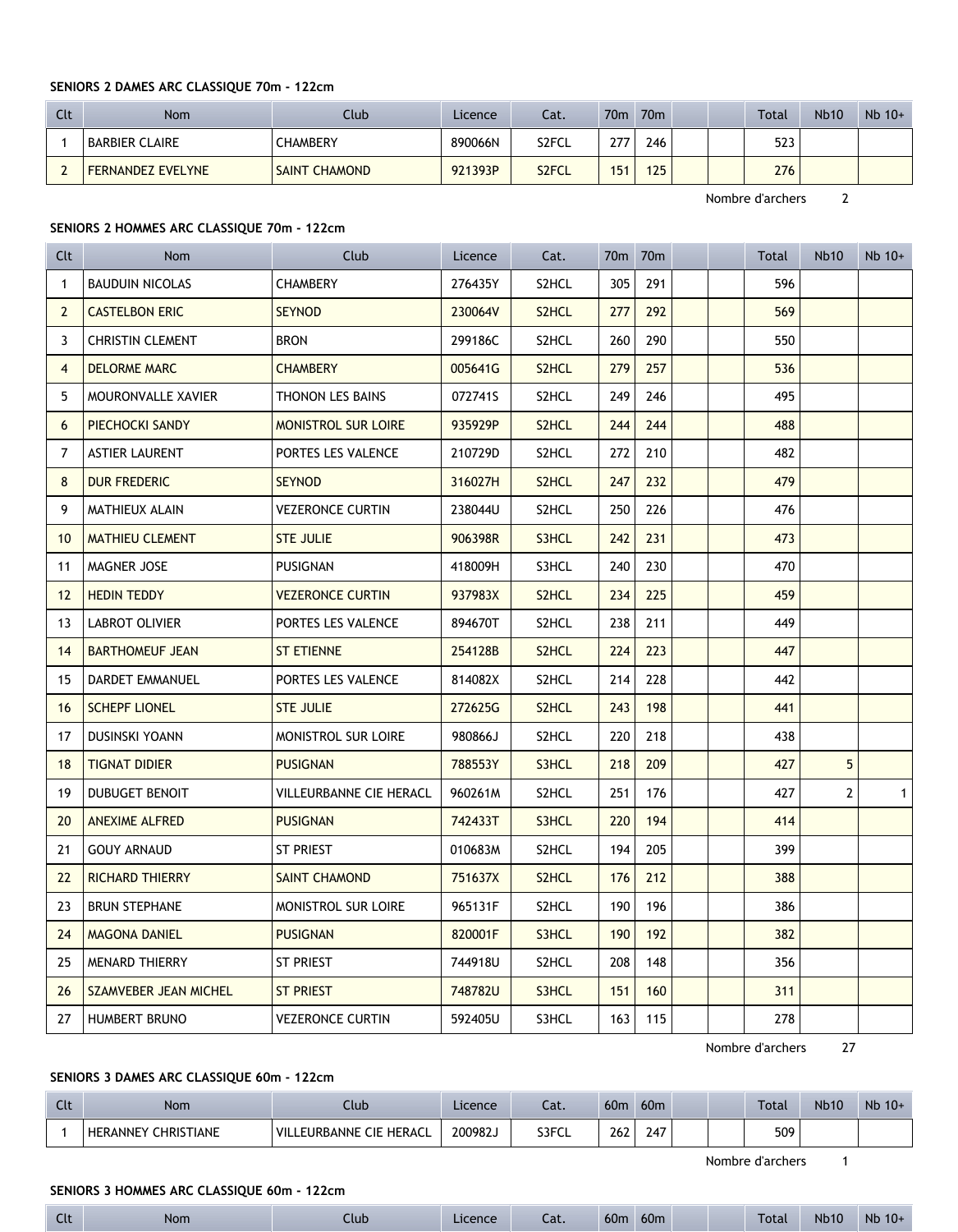| $\overline{2}$ | <b>THOREL PATRICE</b>                        | <b>VAUJANY</b>      | 790344V | S3HCL                          | 185             | 198             | 383              |                |        |
|----------------|----------------------------------------------|---------------------|---------|--------------------------------|-----------------|-----------------|------------------|----------------|--------|
|                |                                              |                     |         |                                |                 |                 | Nombre d'archers | $\mathbf{2}$   |        |
|                | U21 - JUNIORS DAMES ARC A POULIES 50m - 80cm |                     |         |                                |                 |                 |                  |                |        |
| Clt            | <b>Nom</b>                                   | Club                | Licence | Cat.                           | 50 <sub>m</sub> | 50 <sub>m</sub> | Total            | <b>Nb10</b>    | Nb 10+ |
| $\mathbf{1}$   | <b>BARBIER MATHILDE</b>                      | <b>ST PRIEST</b>    | 742662S | <b>JFCO</b>                    | 292             | 293             | 585              |                |        |
|                |                                              |                     |         |                                |                 |                 | Nombre d'archers | $\mathbf{1}$   |        |
|                | SENIORS 1 DAMES ARC A POULIES 50m - 80cm     |                     |         |                                |                 |                 |                  |                |        |
| Clt            | Nom                                          | Club                | Licence | Cat.                           | 50 <sub>m</sub> | 50m             | Total            | <b>Nb10</b>    | Nb 10+ |
| $\mathbf{1}$   | <b>LECOINTRE LAURIE</b>                      | <b>ST AVERTIN</b>   | 453159P | S1FCO                          | 323             | 320             | 643              |                |        |
|                |                                              |                     |         |                                |                 |                 | Nombre d'archers | $\mathbf{1}$   |        |
|                | SENIORS 2 HOMMES ARC A POULIES 50m - 80cm    |                     |         |                                |                 |                 |                  |                |        |
| Clt            | <b>Nom</b>                                   | Club                | Licence | Cat.                           | 50 <sub>m</sub> | 50 <sub>m</sub> | Total            | <b>Nb10</b>    | Nb 10+ |
| $\mathbf{1}$   | PONCET BORIS                                 | <b>TARARE</b>       | 030488P | S <sub>2</sub> HCO             | 320             | 319             | 639              |                |        |
| $\overline{2}$ | <b>SANCHEZ ERIC</b>                          | <b>ST PRIEST</b>    | 685601U | S <sub>2</sub> H <sub>CO</sub> | 311             | 302             | 613              |                |        |
|                |                                              |                     |         |                                |                 |                 | Nombre d'archers | $\overline{2}$ |        |
|                | SENIORS 3 HOMMES ARC A POULIES 50m - 80cm    |                     |         |                                |                 |                 |                  |                |        |
| Clt            | Nom                                          | Club                | Licence | Cat.                           | 50 <sub>m</sub> | 50 <sub>m</sub> | Total            | <b>Nb10</b>    | Nb 10+ |
| $\mathbf{1}$   | <b>DUGUE DENIS</b>                           | <b>ST PRIEST</b>    | 421228G | S3HCO                          | 321             | 319             | 640              |                |        |
|                |                                              |                     |         |                                |                 |                 | Nombre d'archers | $\mathbf{1}$   |        |
|                | SENIORS 1 HOMMES ARC CLASSIQUE 50m - 122cm   |                     |         |                                |                 |                 |                  |                |        |
| Clt            | <b>Nom</b>                                   | Club                | Licence | Cat.                           |                 | 50m 50m         | Total            | <b>Nb10</b>    | Nb 10+ |
| $\mathbf{1}$   | <b>TORKI ADEL</b>                            | SAINTE FOY LES LYON | 910043C | S1HCL                          | 270             | 252             | 522              |                |        |
|                |                                              |                     |         |                                |                 |                 | Nombre d'archers | $\mathbf{1}$   |        |
|                | SENIORS 2 HOMMES ARC CLASSIQUE 50m - 122cm   |                     |         |                                |                 |                 |                  |                |        |
| Clt            | <b>Nom</b>                                   | Club                | Licence | Cat.                           | 50 <sub>m</sub> | 50 <sub>m</sub> | Total            | <b>Nb10</b>    | Nb 10+ |
| $\mathbf{1}$   | <b>BUOU DIDIER</b>                           | <b>GRENOBLE AS</b>  | 939512J | S2HCL                          | 265             | 258             | 523              | $\mathbf{2}$   |        |
|                |                                              |                     |         |                                |                 |                 | Nombre d'archers | $\mathbf{1}$   |        |
|                | SENIORS 3 DAMES ARC CLASSIQUE 50m - 122cm    |                     |         |                                |                 |                 |                  |                |        |
| Clt            | Nom                                          | Club                | Licence | Cat.                           | 50m             | 50 <sub>m</sub> | Total            | <b>Nb10</b>    | Nb 10+ |
| $\mathbf{1}$   | LABORDE JUDITH                               | CHAMBERY            | 949771K | S3FCL                          | 232             | 202             | 434              |                |        |
|                |                                              |                     |         |                                |                 |                 | Nombre d'archers | $\mathbf{1}$   |        |
|                | SENIORS 3 HOMMES ARC CLASSIQUE 50m - 122cm   |                     |         |                                |                 |                 |                  |                |        |
| Clt            | Nom                                          | Club                | Licence | Cat.                           |                 | 50m 50m         | Total            | <b>Nb10</b>    | Nb 10+ |
|                |                                              |                     |         |                                |                 |                 |                  |                |        |

1 CROISAT JEAN-JACQUES CHASSIEU 862385A S3HCL 280 283

Nombre d'archers 1

Г

⊤

⊤

T

 $\overline{\phantom{a}}$ 

٦